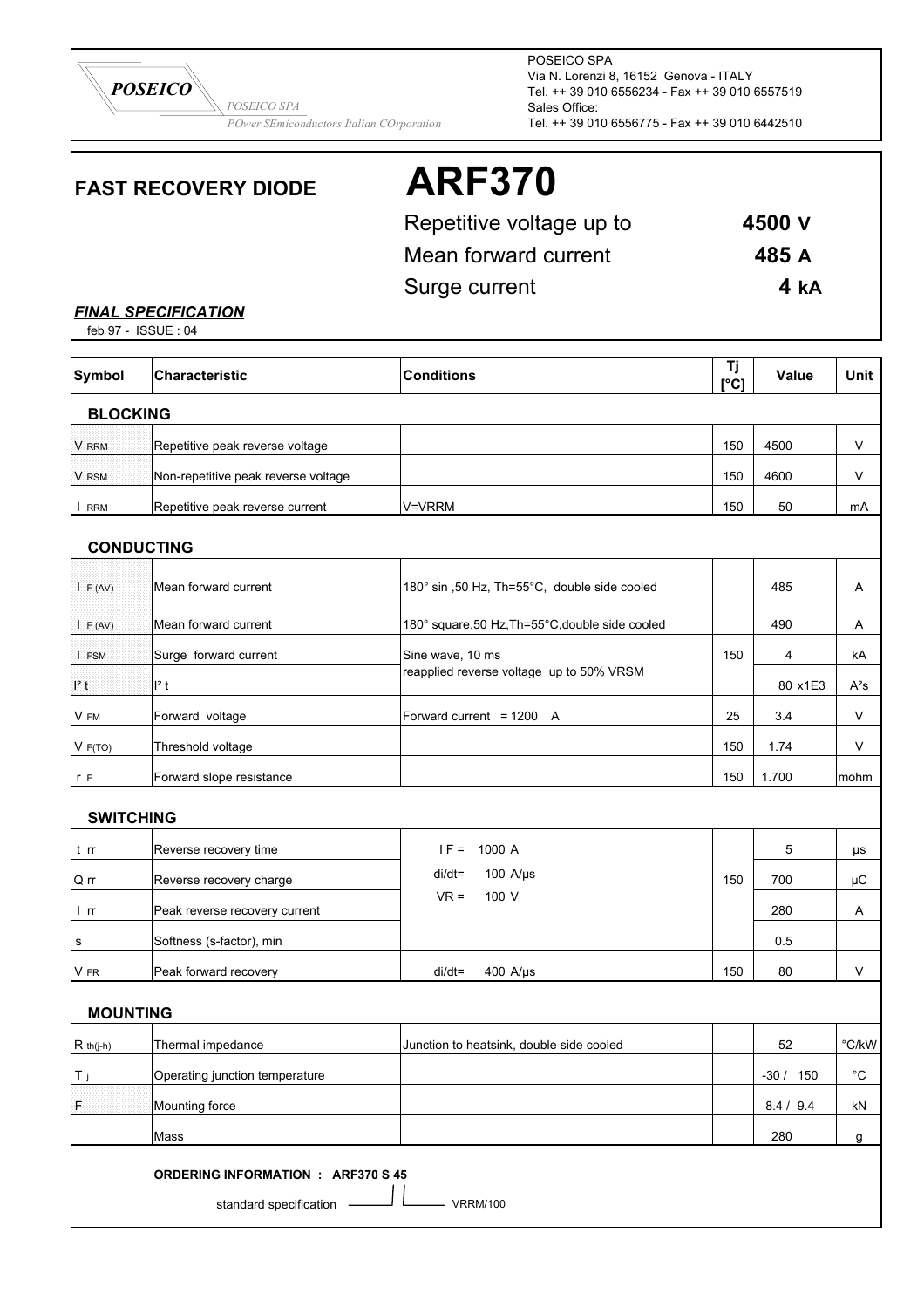

FINAL SPECIFICATION feb 97 - ISSUE : 04







Mean Forward Current [A]







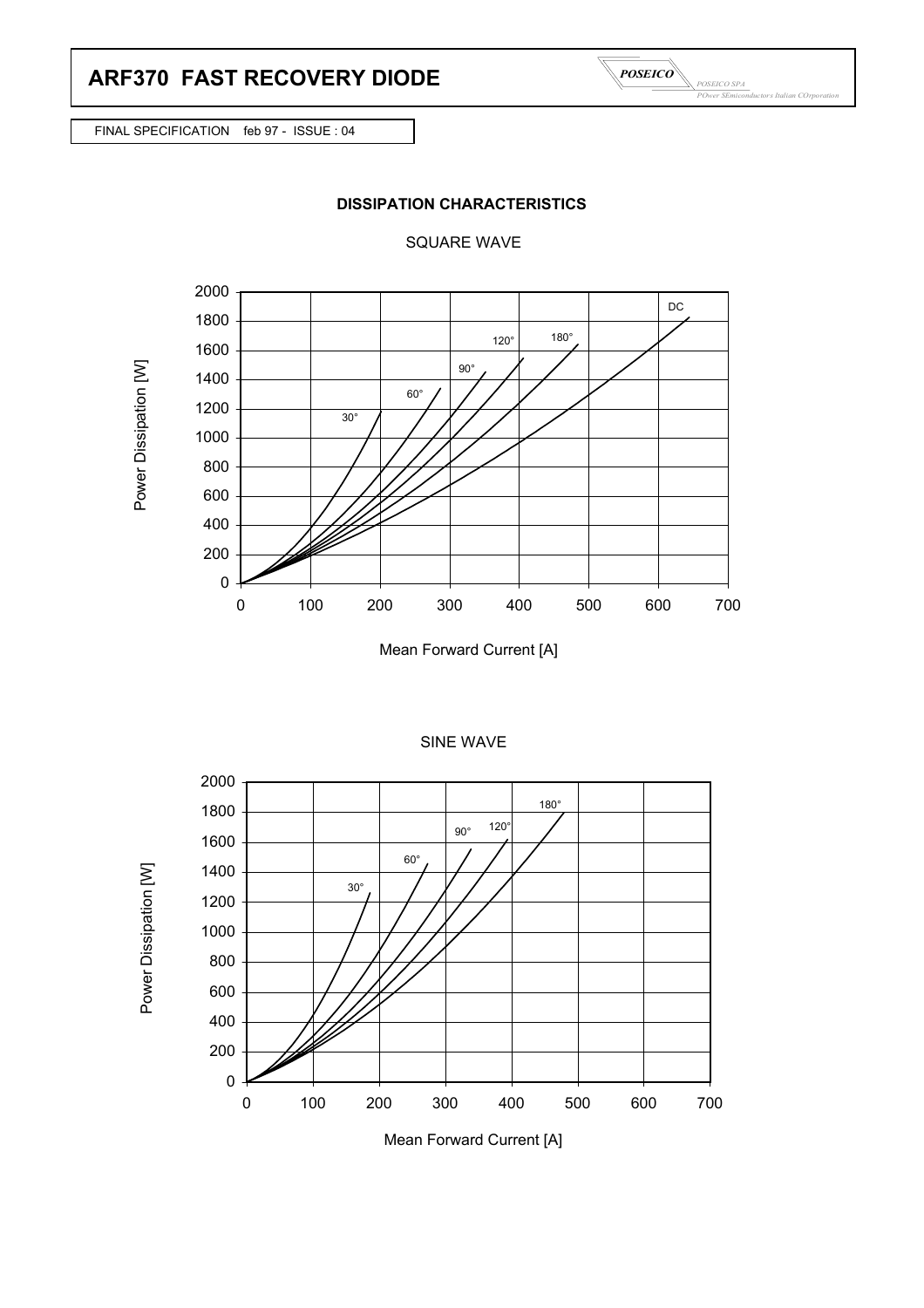## **ARF370 FAST RECOVERY DIODE**



FINAL SPECIFICATION feb 97 - ISSUE : 04

## **SWITCHING CHARACTERISTICS**





REVERSE RECOVERY CURRENT - Tj = 150°





 $\tan \theta$  ta = Irr / (di/dt) tb = trr - ta  $\tan \theta$  ta  $\tan \theta$ Softness (s factor)  $s = tb / ta$ Energy dissipation during recovery Er = Vr · (Qrr - Irr ·ta / 2 ) Irr Vi IF  $\bigcup$  d i/d t